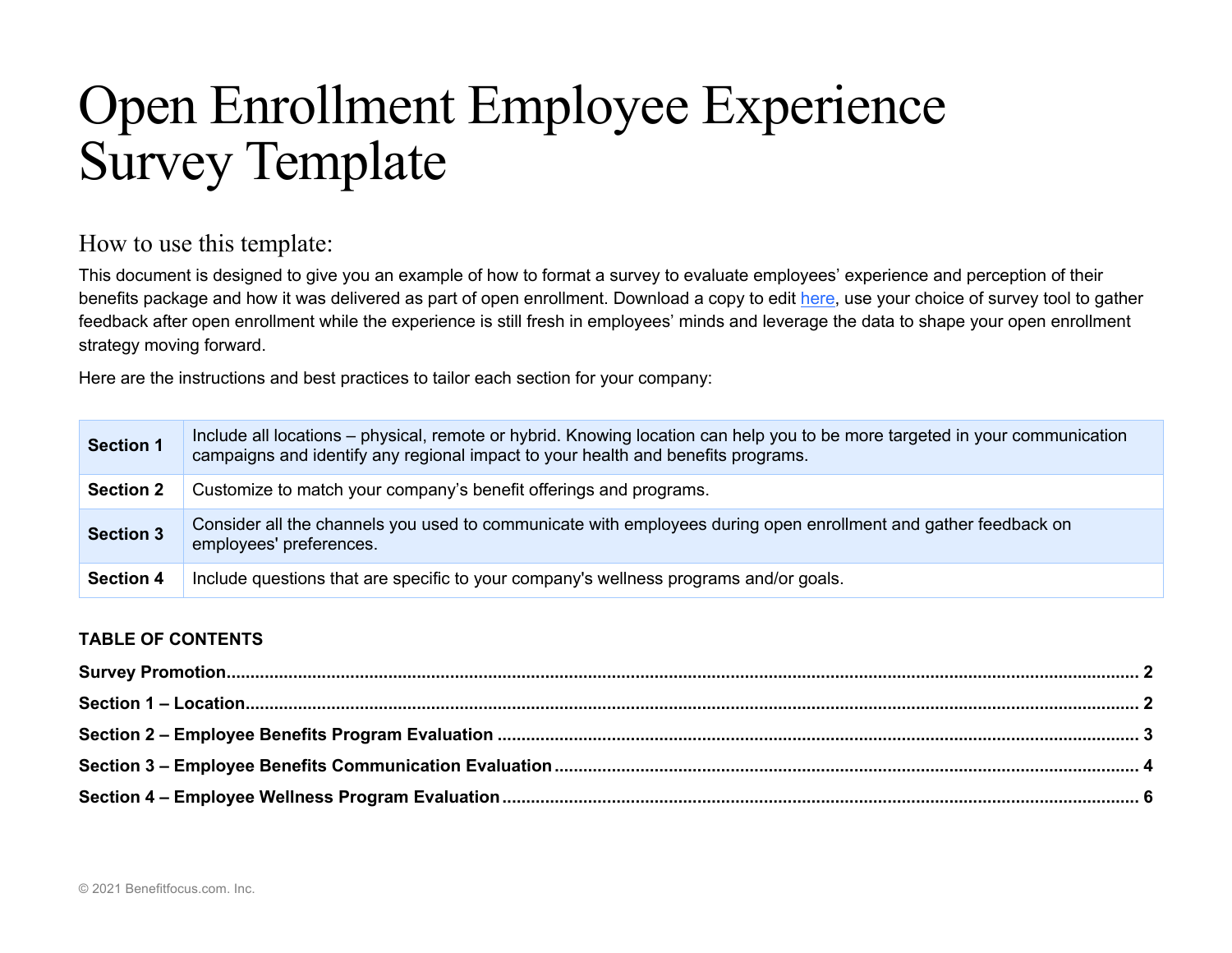# Survey Promotion

*Here's an example of how you can communicate the importance of the survey and encourage participation in email or other channels you use to share with employees:*

You're our greatest asset! Your hard work is what drives the success of this company, and that's why your feedback is invaluable to us. Now that you've completed open enrollment, we want to understand what you think about your benefits and overall communication and enrollment experience.

We're striving to design programs that are inclusive and provide options for every employee to thrive and nurture their total wellbeing. As part of this, we're committed to offering some of the industry's most holistic benefit offerings that embrace physical, mental/emotional, financial and social wellbeing.

Your feedback is vital to our success and will be used to drive future company strategic initiatives and total wellbeing strategy. Please take a few minutes to complete this survey. The deadline to share your feedback is **[insert date].**

# Section 1 – Location

### **Which of the following best describes the location you work in?**

| <b>Corporate Headquarters</b> |
|-------------------------------|
| <b>Branch office</b>          |
| Remote                        |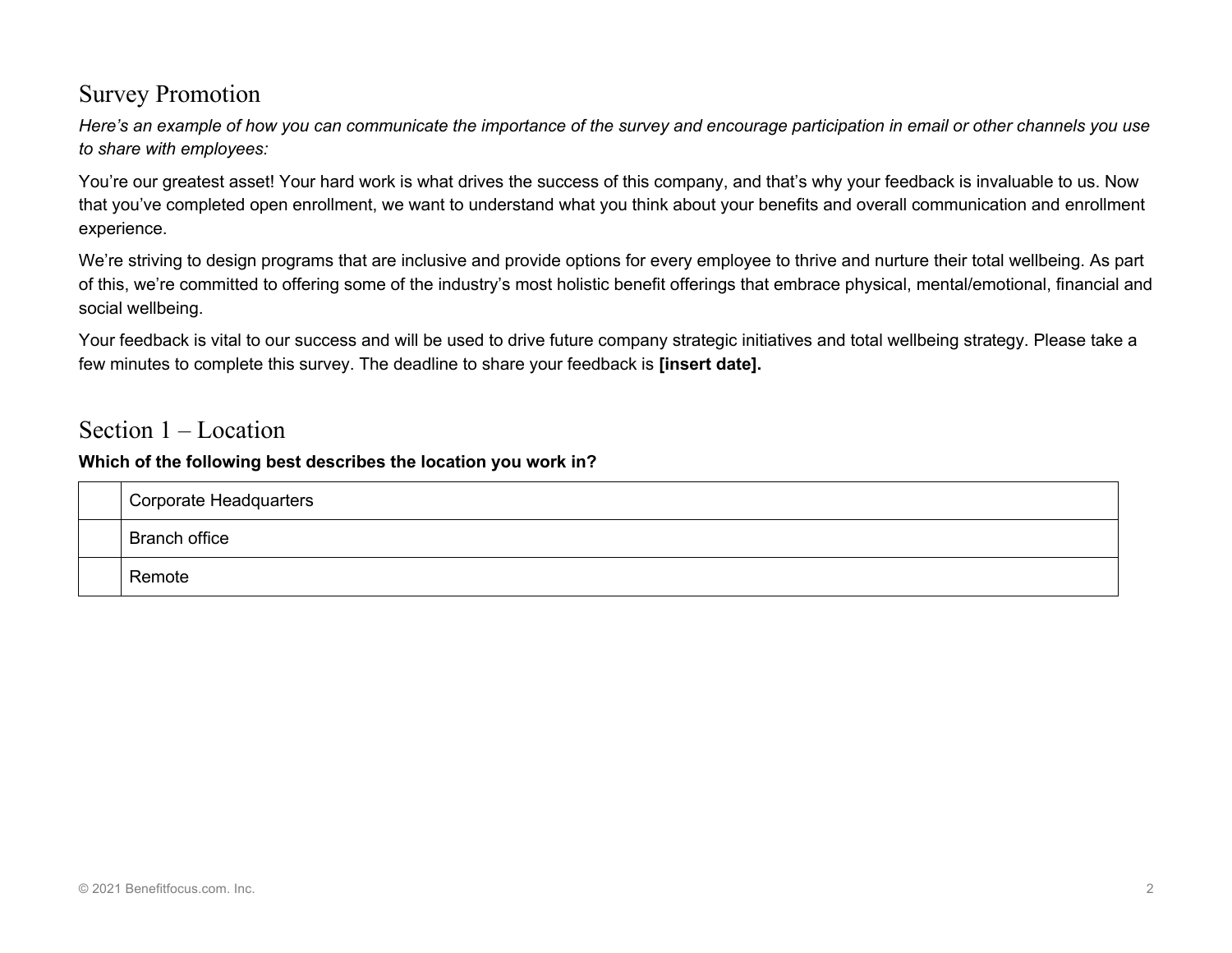# Section 2 – Employee Benefits Program Evaluation

**1. Please rate the following benefit programs:**

| <b>Benefit</b>                                                         | 5 - Very Satisfied | 4 - Somewhat Satisfied | 3 - Neutral | 2 - Somewhat Dissatisfied | 1 - Very Dissatisfied |
|------------------------------------------------------------------------|--------------------|------------------------|-------------|---------------------------|-----------------------|
| Medical                                                                |                    |                        |             |                           |                       |
| Health Care Spending<br>Account                                        |                    |                        |             |                           |                       |
| Dental                                                                 |                    |                        |             |                           |                       |
| Vision                                                                 |                    |                        |             |                           |                       |
| <b>Disability Insurance</b>                                            |                    |                        |             |                           |                       |
| Life Insurance                                                         |                    |                        |             |                           |                       |
| Employee Assistance<br>Program (EAP)                                   |                    |                        |             |                           |                       |
| Accident, Critical Illness,<br>Hospital Indemnity,<br>Cancer Insurance |                    |                        |             |                           |                       |
| <b>Identity Theft Protection</b>                                       |                    |                        |             |                           |                       |
| Pet Insurance                                                          |                    |                        |             |                           |                       |
| Legal Insurance                                                        |                    |                        |             |                           |                       |
| 401K Program                                                           |                    |                        |             |                           |                       |
| Employee Stock<br>Purchase Plan                                        |                    |                        |             |                           |                       |
| <b>Tuition Reimbursement</b><br>Program                                |                    |                        |             |                           |                       |
| Gym Membership<br>Program                                              |                    |                        |             |                           |                       |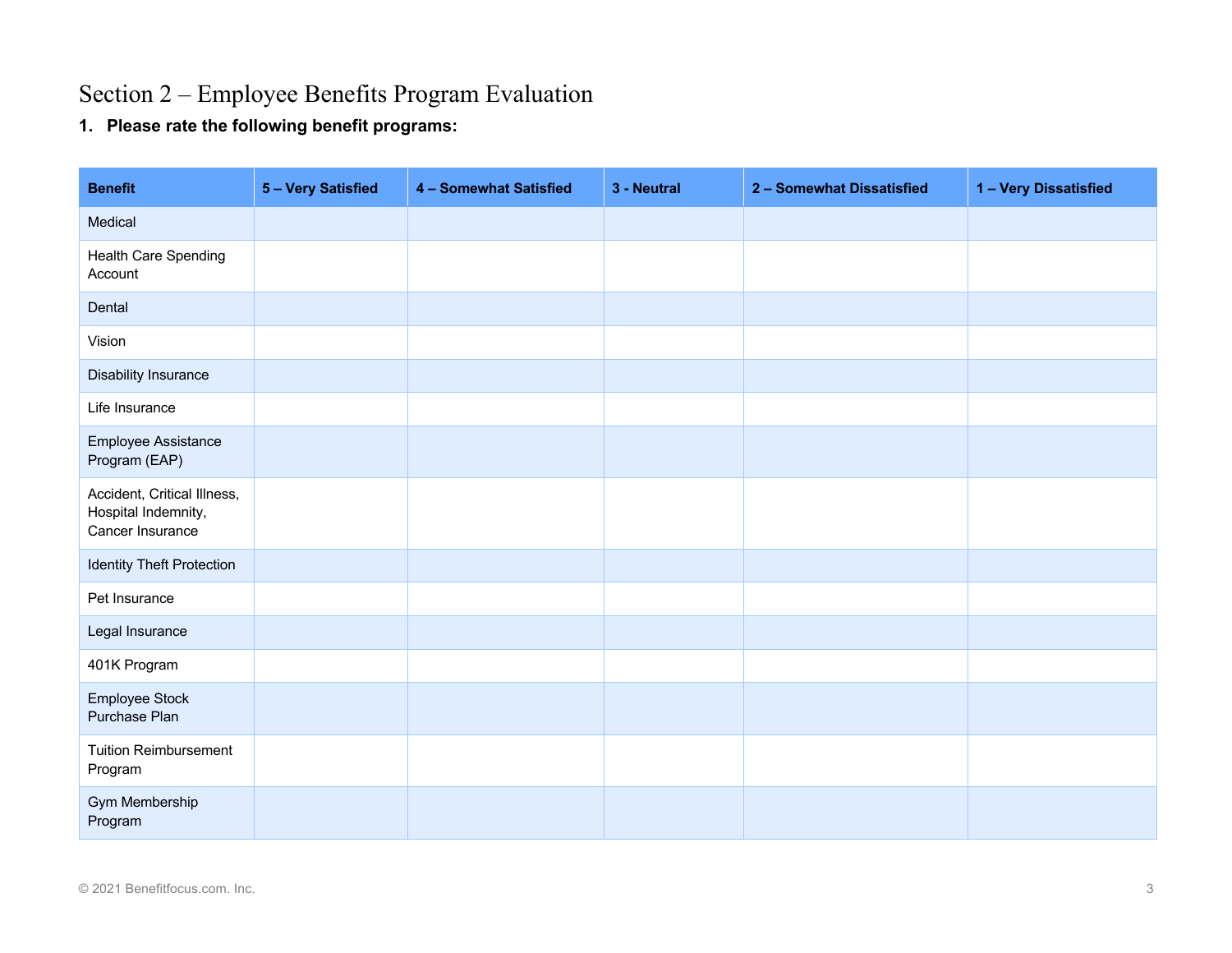| <b>Benefit</b>                                  | 5 - Very Satisfied | 4 - Somewhat Satisfied | 3 - Neutral | 2 - Somewhat Dissatisfied | 1 - Very Dissatisfied |
|-------------------------------------------------|--------------------|------------------------|-------------|---------------------------|-----------------------|
| Paid Parental Leave                             |                    |                        |             |                           |                       |
| <b>Benefit Certification</b><br>Program         |                    |                        |             |                           |                       |
| <b>Company Stock</b><br>Ownership               |                    |                        |             |                           |                       |
| <b>Charitable Deduction</b><br>Matching Program |                    |                        |             |                           |                       |

- **2. What do you value most about your employee benefit programs?**
- **3. What do you value least about your employee benefit programs?**
- **4. Please provide any recommendations for future benefit offerings:**

# Section 3 – Employee Benefits Communication Evaluation

**1. Please respond to the following statements regarding benefits communication at [insert Company Name]:**

During our last Open Enrollment, I was provided adequate information regarding my benefit options in a timely manner.

| 5 – Very Satisfied | 4 – Somewhat Satisfied | 3 - Neutral | 2 - Somewhat Dissatisfied | 1 – Very Dissatisfied |
|--------------------|------------------------|-------------|---------------------------|-----------------------|
|                    |                        |             |                           |                       |

I feel that I can easily navigate the benefits portal to find useful information regarding my benefits.

| 5 - Very Satisfied | 4 - Somewhat Satisfied | 3 - Neutral | 2 - Somewhat Dissatisfied | 1 – Very Dissatisfied |
|--------------------|------------------------|-------------|---------------------------|-----------------------|
|                    |                        |             |                           |                       |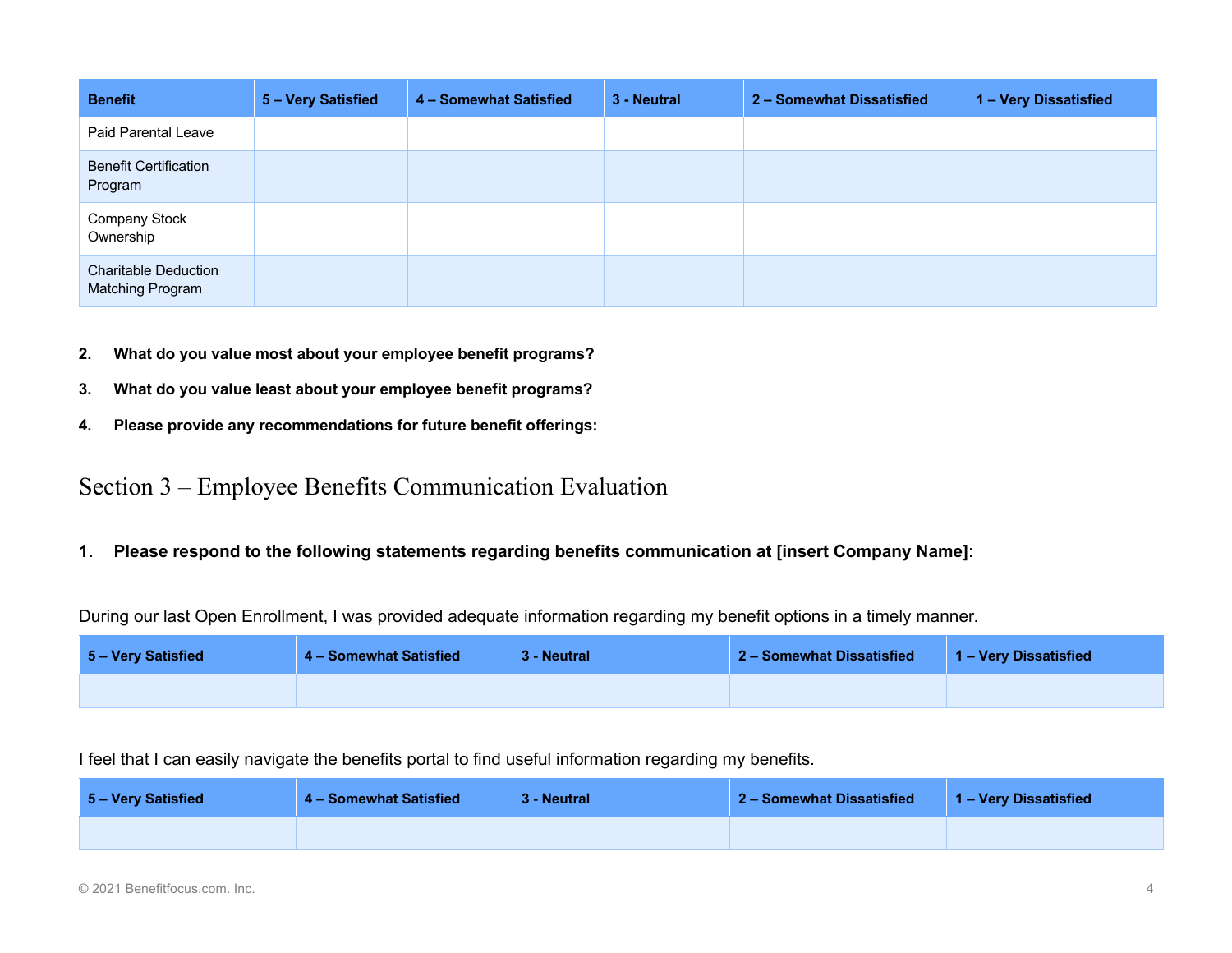- **2. Provide recommendations for improving our open enrollment communications:**
- **3. Provide any recommendations for improving navigation with our online benefits portal:**
- **4. What is your preferred method of communication? (Select only one method)**

| <b>Written/Printed Materials</b> |
|----------------------------------|
| Website/Portal                   |
| Videos                           |
| Presentations/Webinars           |
| Email                            |
| <b>Text Messaging</b>            |
| <b>Push Notifications</b>        |
| Other:                           |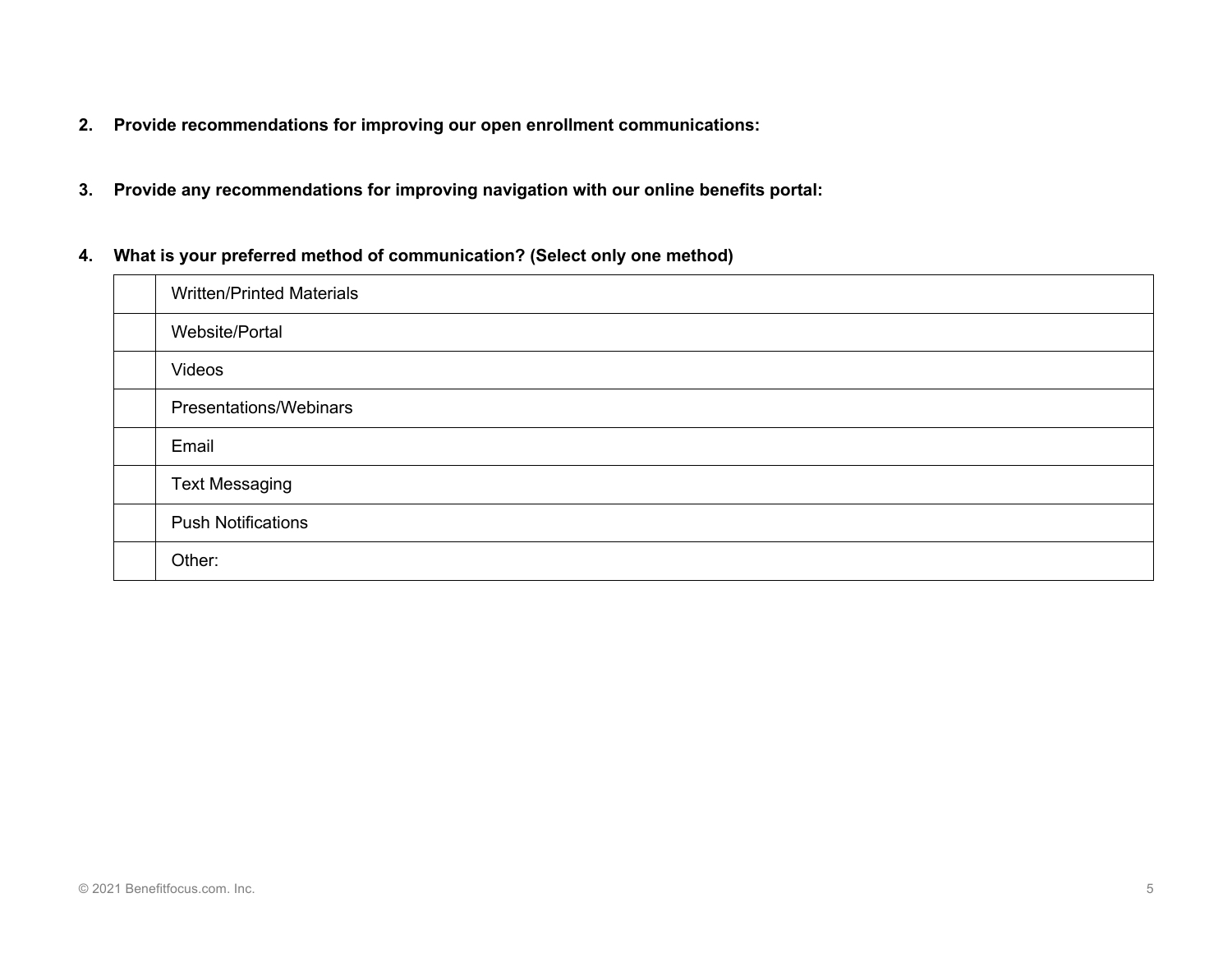**1. Have you participated in a wellness program at {insert company name}?**

| Yes                    |
|------------------------|
| No                     |
| If yes, please explain |

**2. Do you currently use any health and wellness technology outside of [insert Company Name]? (i.e., Fitness Phone Apps, FitBit/Activity trackers, Online Programs, etc.)**

| Yes                    |
|------------------------|
| No                     |
| If yes, please explain |

#### **3. Please select the three best areas listed below that reflect your top wellbeing goals: (you may only select three answers)**

| Lose weight                                     |
|-------------------------------------------------|
| Improve nutrition                               |
| <b>Reduce stress</b>                            |
| Better sleep habits                             |
| Improve physical health and performance         |
| Save for retirement                             |
| Better management of a chronic health condition |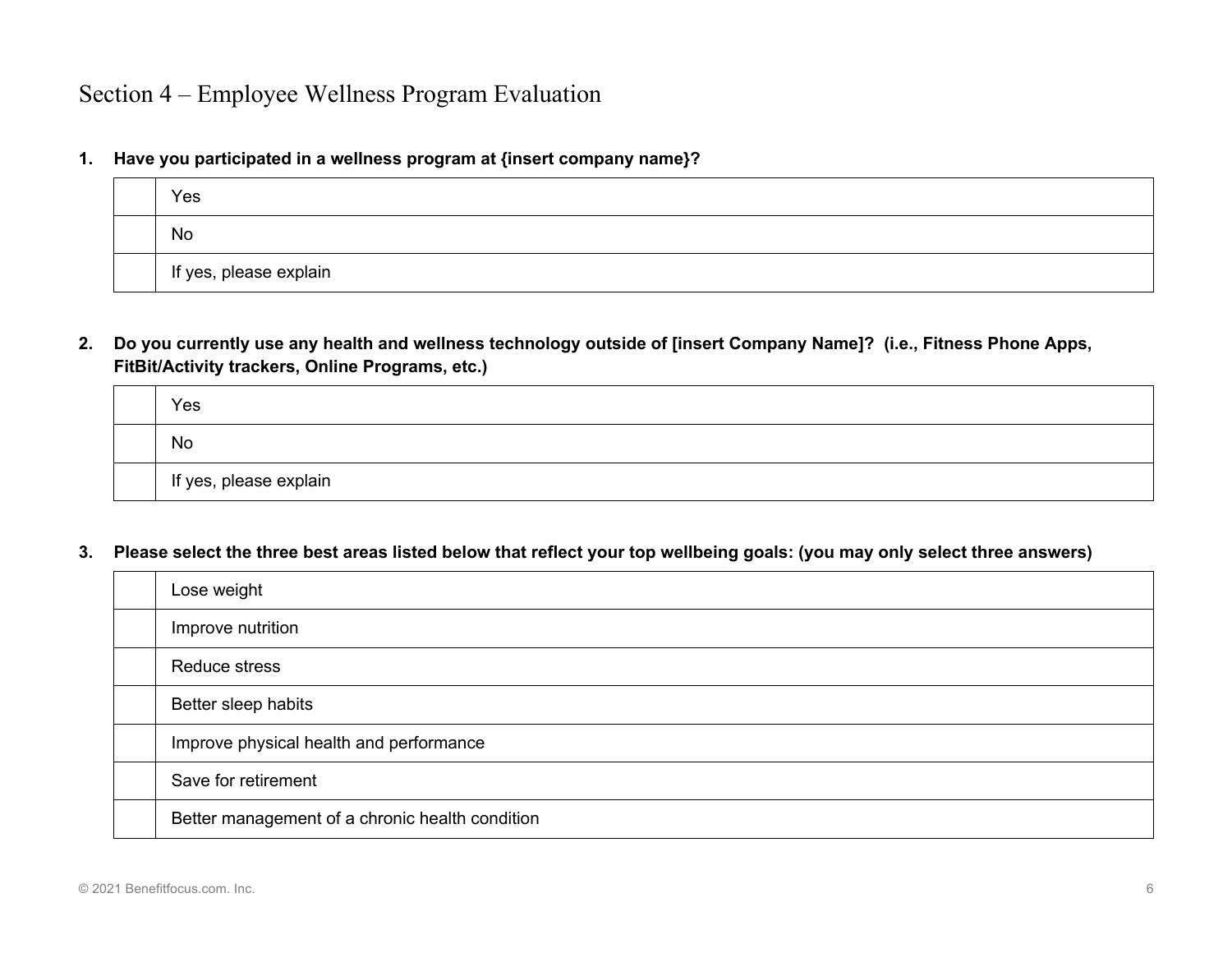| Become a better consumer of my health care (preventative care, accessing care, etc.) |
|--------------------------------------------------------------------------------------|
| Improve finances (budgeting, debt consolidation, etc.)                               |
| Continue my education and/or professional development                                |

# **4. Please rate your interest in the following wellbeing topics:**

|                                   | 5 - Very Satisfied | 4 - Somewhat Satisfied | 3 - Neutral | 2 - Somewhat Dissatisfied | 1 - Very Dissatisfied |
|-----------------------------------|--------------------|------------------------|-------------|---------------------------|-----------------------|
| <b>Attention Deficit Disorder</b> |                    |                        |             |                           |                       |
| Allergy and Asthma                |                    |                        |             |                           |                       |
| Anxiety and Depression            |                    |                        |             |                           |                       |
| Back care                         |                    |                        |             |                           |                       |
| Budgeting and Cash<br>Flow        |                    |                        |             |                           |                       |
| <b>Cancer Prevention</b>          |                    |                        |             |                           |                       |
| <b>Diabetes</b>                   |                    |                        |             |                           |                       |
| <b>Health Coaching</b>            |                    |                        |             |                           |                       |
| <b>Healthy Cooking</b>            |                    |                        |             |                           |                       |
| <b>Healthy Pregnancy</b>          |                    |                        |             |                           |                       |
| <b>Heart Health</b>               |                    |                        |             |                           |                       |
| Leadership Development            |                    |                        |             |                           |                       |
| Men's Health                      |                    |                        |             |                           |                       |
| <b>Mindful Activities</b>         |                    |                        |             |                           |                       |
| Nicotine Cessation                |                    |                        |             |                           |                       |
| Physical Activity/Training        |                    |                        |             |                           |                       |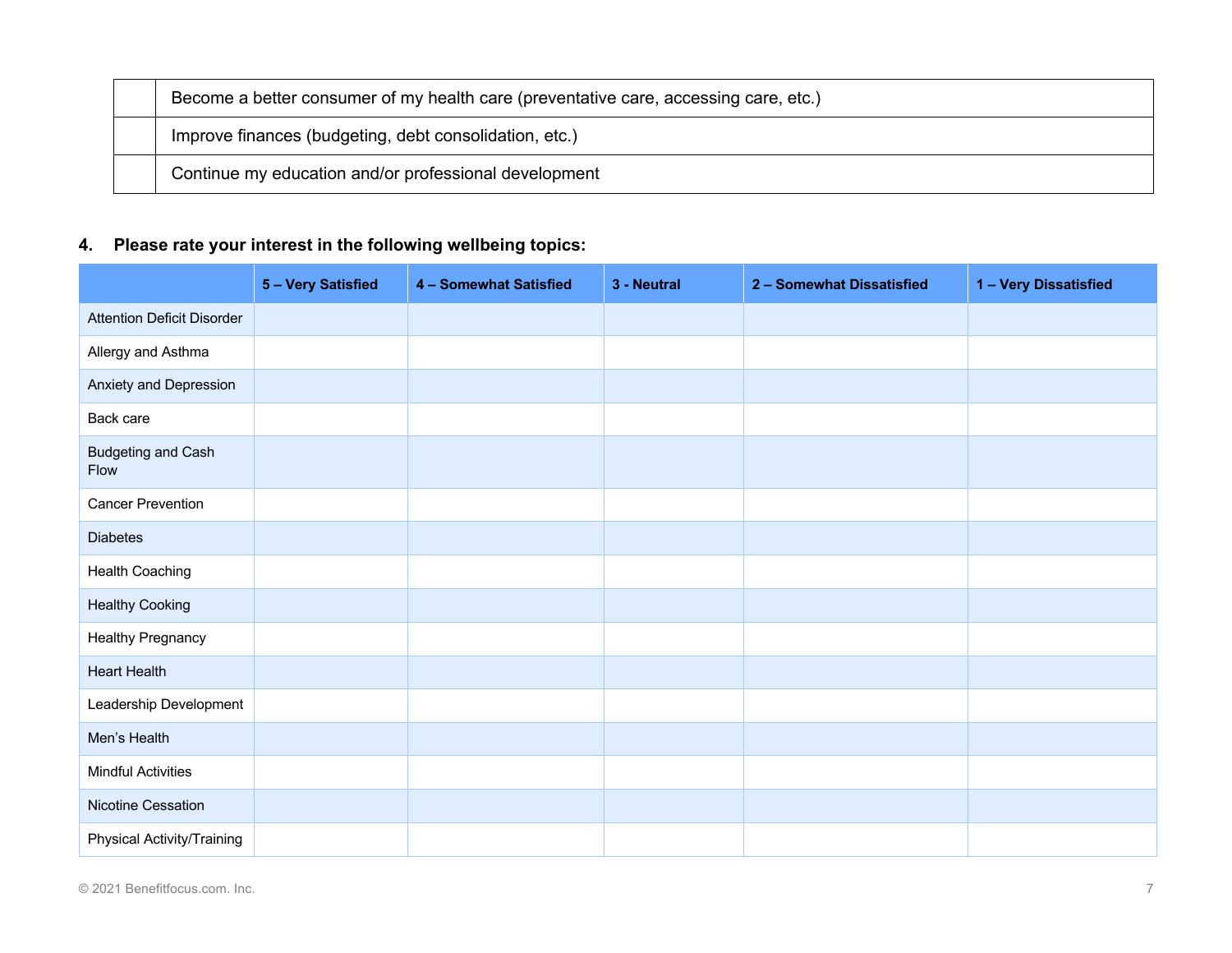|                          | 5 - Very Satisfied | 4 - Somewhat Satisfied | 3 - Neutral | 2 - Somewhat Dissatisfied | 1 - Very Dissatisfied |
|--------------------------|--------------------|------------------------|-------------|---------------------------|-----------------------|
| <b>Preventive Care</b>   |                    |                        |             |                           |                       |
| Sleep Hygiene            |                    |                        |             |                           |                       |
| <b>Stress Management</b> |                    |                        |             |                           |                       |
| Time Management          |                    |                        |             |                           |                       |
| Understanding Insurance  |                    |                        |             |                           |                       |
| <b>Walking Program</b>   |                    |                        |             |                           |                       |
| Weight Management        |                    |                        |             |                           |                       |
| Women's Health           |                    |                        |             |                           |                       |
| Work Life Balance        |                    |                        |             |                           |                       |
| Workplace Ergonomics     |                    |                        |             |                           |                       |

# **1. What is your preferred method of engaging in a wellness program? (You may choose two methods)**

| Workshops                                                             |
|-----------------------------------------------------------------------|
| Self-directed programs (i.e., activity tracking program)              |
| Company challenges                                                    |
| Online programs (i.e., wellness portals, digital healthcare programs) |
| Group events in the community (i.e., 5K runs)                         |
| Health screenings or fairs                                            |
| Other                                                                 |